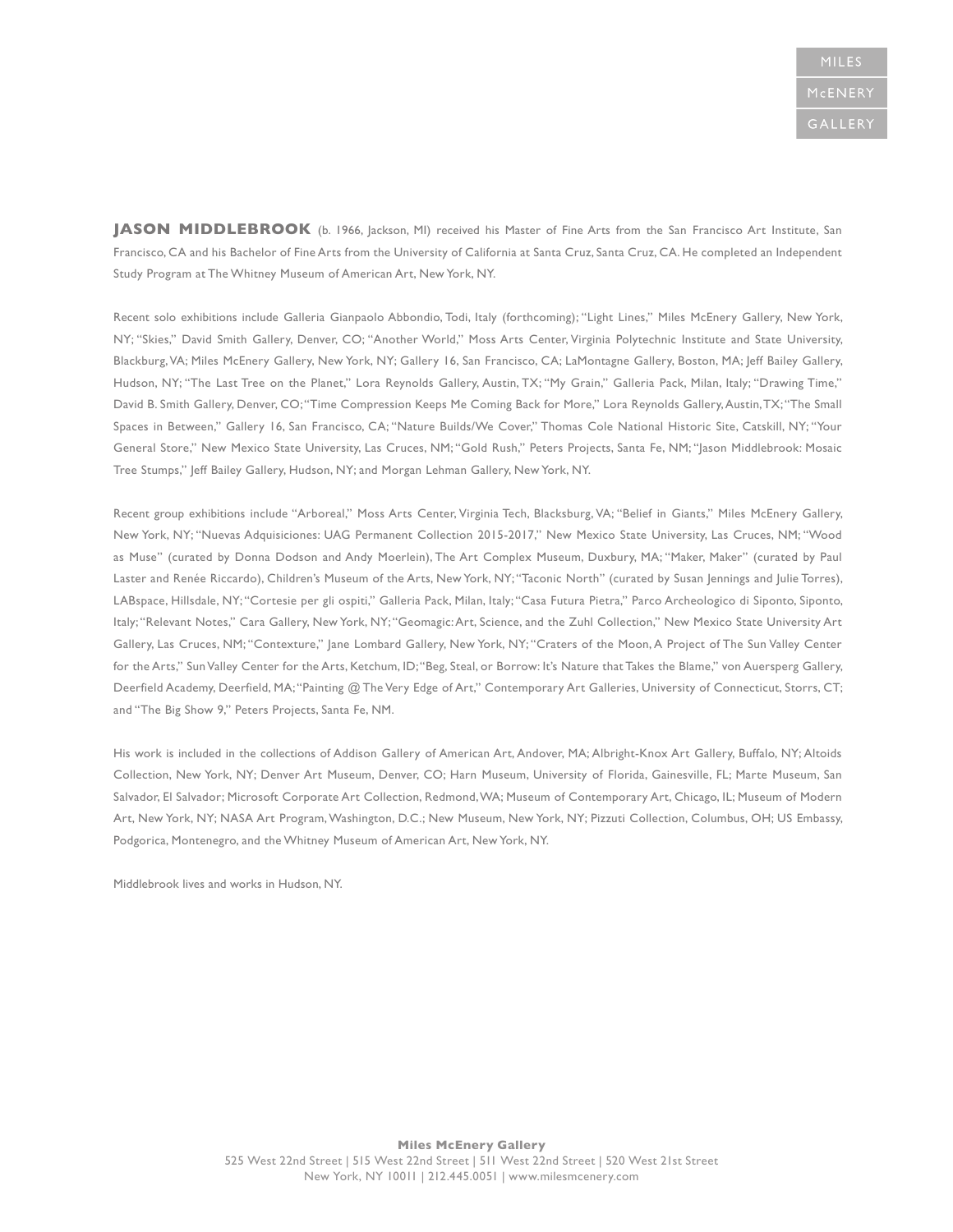## **JASON MIDDLEBROOK**

Born in 1966 in Jackson, MI Lives and works in Hudson, NY

# **EDUCATION**

- 1995 ISP, Whitney Museum of American Art, New York, NY
- 1994 MFA, San Francisco Art Institute, San Francisco, CA
- 1990 BFA, University of California at Santa Cruz, Santa Cruz, CA

## **SOLO EXHIBITIONS**

| 2022 | Galleria Giampaolo Abbondio, Todi, Italy (forthcoming)                                                |
|------|-------------------------------------------------------------------------------------------------------|
|      | "Light Lines," Miles McEnery Gallery, New York, NY                                                    |
|      | "Skies," David Smith Gallery, Denver, CO                                                              |
| 2020 | "Another World," Moss Arts Center, Virginia Polytechnic Institute and State University, Blackburg, VA |
| 2019 | Miles McEnery Gallery, New York, NY                                                                   |
|      | Gallery 16, San Francisco, CA                                                                         |
|      | LaMontagne Gallery, Boston, MA                                                                        |
| 2017 | Jeff Bailey Gallery, Hudson, NY                                                                       |
|      | "The Last Tree on the Planet," Lora Reynolds Gallery, Austin, TX                                      |
| 2016 | "My Grain," Galleria Pack, Milan, Italy                                                               |
|      | "Drawing Time," David B. Smith Gallery, Denver, CO                                                    |
|      | "Time Compression Keeps Me Coming Back for More," Lora Reynolds Gallery, Austin, TX                   |
|      | "The Small Spaces in Between," Gallery 16, San Francisco, CA                                          |
|      | "Nature Builds/We Cover," Thomas Cole National Historic Site, Catskill, NY                            |
| 2015 | "Your General Store," New Mexico State University, Las Cruces, NM                                     |
|      | "Gold Rush," Peters Projects, Santa Fe, NM                                                            |
|      | "Jason Middlebrook: Mosaic Tree Stumps," Jeff Bailey Gallery, Hudson, NY                              |
|      | Morgan Lehman Gallery, New York, NY                                                                   |
| 2014 | "There Is A Map In Every Tree," Monique Meloche Gallery, Chicago, IL                                  |
|      | "Line over Matter," Lora Reynolds Gallery, Austin, TX                                                 |
|      | "Submerged," SCAD Museum of Art, Savannah, GA                                                         |
| 2013 | "The Line That Divides Us," Lora Reynolds Gallery, Austin, TX                                         |
|      | "My Landscape," Massachusetts Museum of Contemporary Art, North Adams, MA                             |
|      | "Underlife," Albright-Knox Gallery, Buffalo, NY                                                       |
| 2011 | "A Break from Content," DODGEgallery, New York, NY                                                    |
| 2010 | "More Art About Buildings and Food," Arthouse, Austin, TX                                             |

### **Miles McEnery Gallery**  525 West 22nd Street | 515 West 22nd Street | 511 West 22nd Street | 520 West 21st Street New York, NY 10011 | 212.445.0051 | www.milesmcenery.com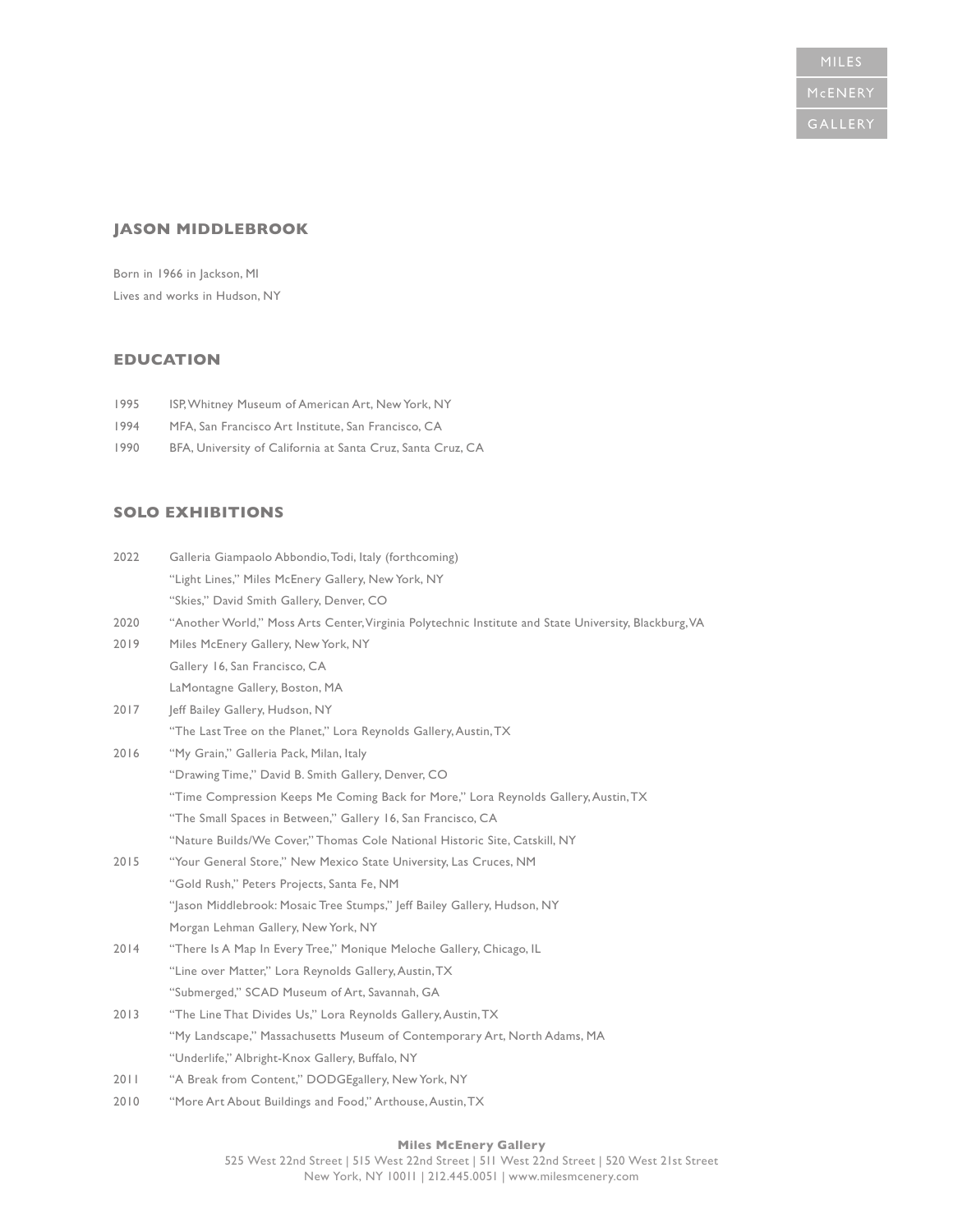|      | "LESS," Monique Meloche, Chicago, IL                                                                                |
|------|---------------------------------------------------------------------------------------------------------------------|
|      | "The Country Drawing Fair," The Big Draw at Wave Hill, The Drawing Center, New York, NY                             |
|      | "With the Grain," Galleri Charlotte Lund, Stockholm, Sweden                                                         |
| 2009 | "Live With Less," University Art Museum, Albany, New York, NY                                                       |
| 2008 | "Vein," Sara Meltzer Gallery, New York, NY                                                                          |
| 2007 | "One Man's Trash is Another Man's Treasure," Kevin Bruk Gallery, Miami, FL                                          |
|      | "Untitled (Let San Salvador inspire the way)," Museo de Arte de El Salvador, El Salvador                            |
|      | "Traveling Seeds" (commissioned by RxArt), Mount Sinai Hospital, New York, NY                                       |
|      | "Jason Middlebrook: Disturbed Sites," Lisa Dent Gallery, San Francisco, CA                                          |
| 2006 | "Live Building: The Recycling and Demolition of the Wurm Building," California Museum of Photography, Riverside, CA |
|      | "It's All So Black and White," Sara Meltzer Gallery, New York, NY                                                   |
|      | Galleria Paolo Bonzano, Artecontemporanea, Rome, Italy                                                              |
|      | "The Night Time is the Right Time," Galleri Charlotte Lund, Stockholm, Sweden                                       |
| 2005 | "Alchemical Primordiality," Galleria Pack, Milan, Italy                                                             |
|      | "The Provider," Sara Meltzer Gallery, New York, NY                                                                  |
|      | "Past, Present, Future," Margo Leavin Gallery, Los Angeles, CA                                                      |
| 2004 | "The Beginning of the End," Aldrich Contemporary Museum of Art, Ridgefield, CT                                      |
|      | Aspen Art Museum, Aspen, CO                                                                                         |
| 2003 | "APL #1," Sara Meltzer Gallery, New York, NY                                                                        |
|      | "APL #2," Els Hannape Underground, Athens, Greece                                                                   |
|      | "Empire of Dirt," Palazzo Delle Papesse, Siena, Italy                                                               |
|      | Nylon Gallery, London, United Kingdom                                                                               |
|      | Centro Arte Contemporanea, Siena, Italy                                                                             |
| 2002 | "(De) - Composition," Art Statements, Art Basel Miami Beach, Miami, FL                                              |
| 2001 | "Dig," New Museum of Contemporary Art, New York, NY                                                                 |
|      | "Museum Storage," Santa Monica Museum of Art, Santa Monica, CA                                                      |
|      | "Visible Entropy," Sara Meltzer Gallery, New York, NY                                                               |
|      | Euston Road Hoarding Project, Wellcome Trust, London, United Kingdom                                                |
|      | 210 Gallery Installation, Wellcome Trust, London, United Kingdom                                                    |
|      | "California is Still Falling Into the Ocean," Sara Meltzer Gallery, New York, NY                                    |
| 2000 | "Jason + Kate," presented by Sara Meltzer Gallery, Meat Market Art Fair, New York, NY                               |
| 1999 | "Subdivision," Steffany Martz Gallery, New York, NY                                                                 |
|      | "Grand Entrance at the Commons," Public Art Fund of New York City, Metro Tech, New York, NY                         |
|      | "I Feel Like Making Love (Sempervirens)," Three Day Weekend, Los Angeles, CA                                        |
|      | "Service Entrance," Steffany Martz Gallery, New York, NY                                                            |
| 1996 | "Real Estate," John Berggruen Gallery, San Francisco, CA                                                            |
| 1995 | "Identity Props," Arena, Brooklyn, NY                                                                               |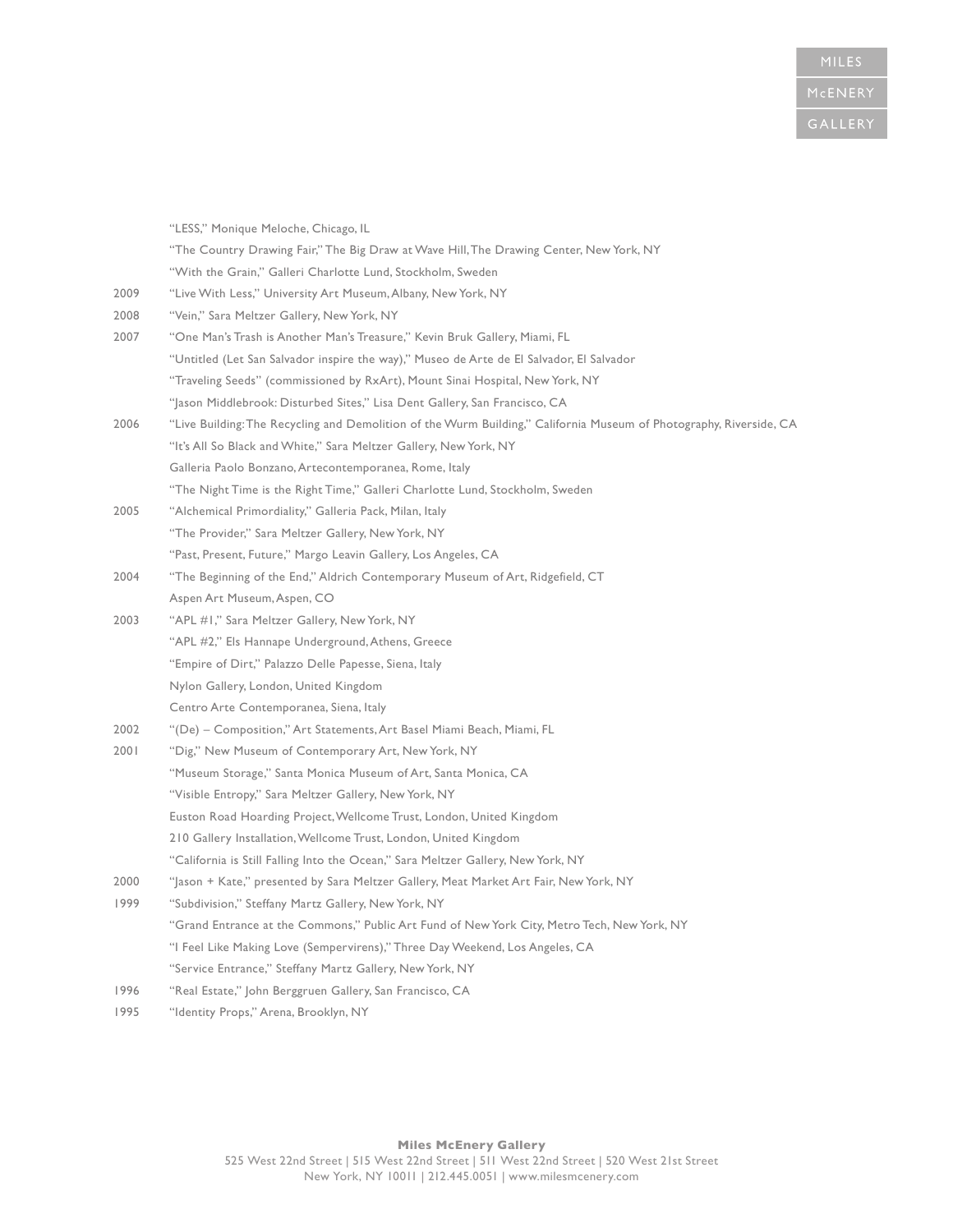## **GROUP EXHIBITIONS**

| 2019 | "Arboreal," Moss Arts Center, Virginia Tech, Blacksburg, VA                                                         |
|------|---------------------------------------------------------------------------------------------------------------------|
| 2018 | "Belief in Giants," Miles McEnery Gallery, New York, NY                                                             |
| 2017 | "Nuevas Adquisiciones: UAG Permanent Collection 2015-2017," New Mexico State University, Las Cruces, NM             |
|      | "Wood as Muse" (curated by Donna Dodson and Andy Moerlein), The Art Complex Museum, Duxbury, MA                     |
|      | "Maker, Maker" (curated by Paul Laster and Renée Riccardo), Children's Museum of the Arts, New York, NY             |
|      | "Taconic North" (curated by Susan Jennings and Julie Torres), LABspace, Hillsdale, NY                               |
|      | "Cortesie per gli ospiti," Galleria Pack, Milan, Italy                                                              |
| 2016 | "Casa Futura Pietra," Parco Archeologico di Siponto, Siponto, Italy                                                 |
|      | "Relevant Notes," Cara Gallery, New York, NY                                                                        |
|      | "Geomagic: Art, Science, and the Zuhl Collection," New Mexico State University Art Gallery, Las Cruces, NM          |
|      | "Contexture," Jane Lombard Gallery, New York, NY                                                                    |
|      | "Craters of the Moon, A Project of The Sun Valley Center for the Arts," Sun Valley Center for the Arts, Ketchum, ID |
|      | "Beg, Steal, or Borrow: It's Nature that Takes the Blame," von Auersperg Gallery, Deerfield Academy, Deerfield, MA  |
| 2015 | "Painting @ The Very Edge of Art," Contemporary Art Galleries, University of Connecticut, Storrs, CT                |
|      | "The Big Show 9," Peters Projects, Santa Fe, NM                                                                     |
|      | "Painting is Dead !!," Figure One, University of Illinois, Champaign, IL                                            |
|      | "Misappropriations: New Acquisitions," Orange County Museum of Art, Newport Beach, CA                               |
|      | "Geometries of Difference: New Approaches to Ornament and Abstraction," Dorsky Museum of Art, New Paltz, NY         |
|      | "Into The Woods," Morris-Warren Gallery, New York, NY                                                               |
| 2014 | "NOW-ISM: Abstraction Today," Pizzuti Collection, Columbus, OH                                                      |
|      | "My Landscape, abstracted," Museum of Fine Arts, Boston, MA                                                         |
|      | "SITElines," SITE Santa Fe, Santa Fe, NM                                                                            |
|      | "Jason Middlebrook/Letha Wilson," Retrospective, Hudson, NY                                                         |
|      | "Painting: A Love Story," Contemporary Arts Museum Houston, Houston, TX                                             |
| 2013 | "Second Nature," Albany International Airport, Albany, NY                                                           |
|      | "Visual Arts Faculty Exhibition," Bennington College, Bennington, VT                                                |
|      | "Eastern Standard," Greene County Council on the Arts, Catskill, NY                                                 |
|      | "Expanding the Field of Painting," Institute of Contemporary Art, Boston, MA                                        |
|      | "Pattern: Follow the Rules," Broad Art Museum, East Lansing, MI, traveled to Museum of Contemporary Art, Denver, CO |
|      | "A Discourse on Plants," RH Gallery, New York, NY                                                                   |
|      | "It's the End of the World as We Know it (and I Feel Fine)," Ramapo College, Mahwah, NJ                             |
| 2012 | "BAD FOR YOU," Shizaru Gallery, London, United Kingdom                                                              |
|      | "Left, Right and Center: Contemporary Art and the Challenges of Democracy," Gund Gallery, Gambier, OH               |
|      | "Selections from the Collection," Museum of Fine Arts, Boston, MA                                                   |
|      | "A Native Hill: Artists of the Valley," Henry Hudson Studios, Hudson, NY                                            |
|      | "What's the Point," Jen Bekman Gallery, New York, NY                                                                |
|      | "wood," Monique Meloche, Chicago, IL                                                                                |
|      | "La pelle che abito," Galleria Pack, Milan, Italy                                                                   |
| 2011 | "Rain Dance," Triangle Arts, Brooklyn, NY                                                                           |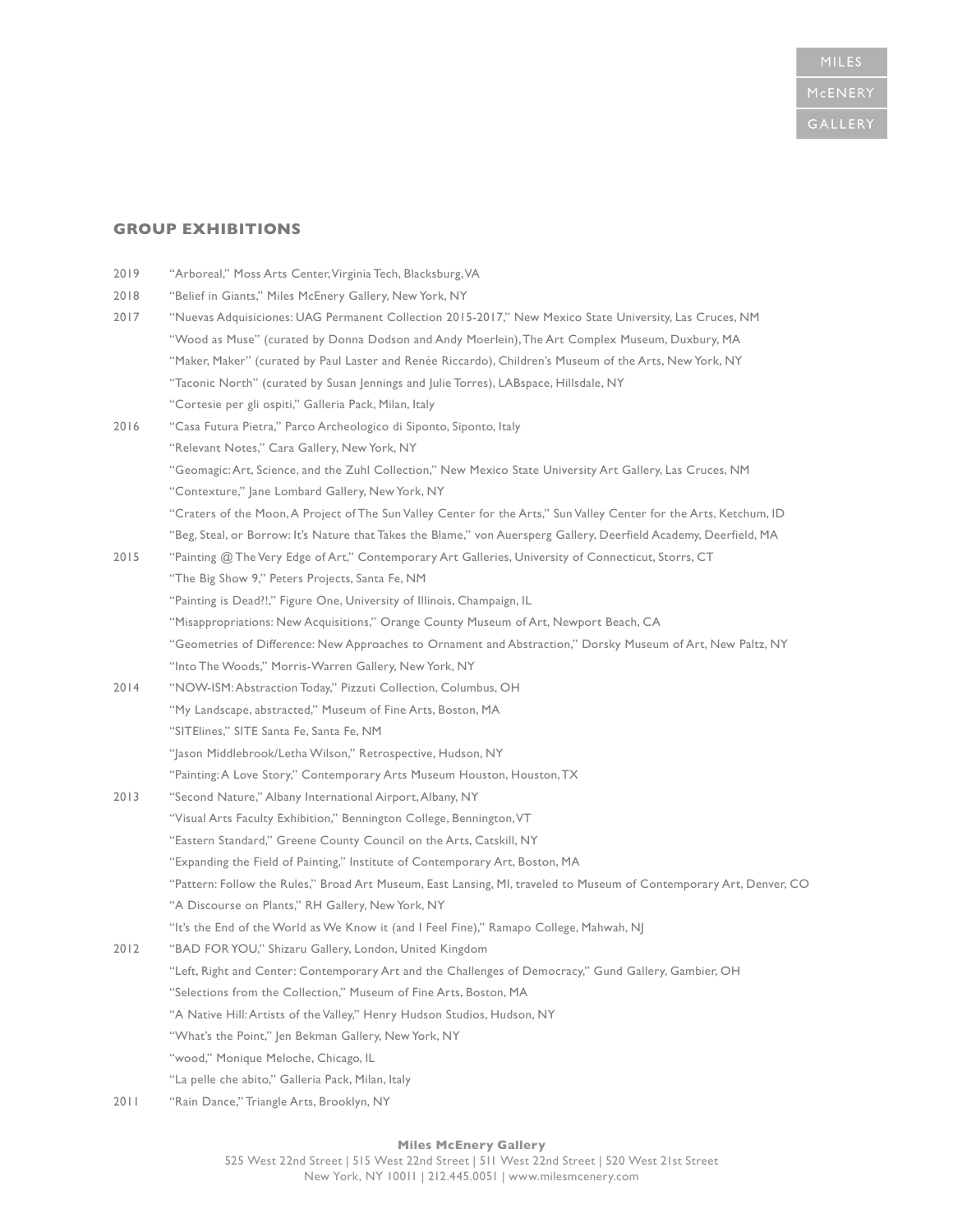|      | "Shift and Flow," Dorsky Gallery, Long Island City, NY                                                                   |
|------|--------------------------------------------------------------------------------------------------------------------------|
|      | "Beyond the Horizon," Deutsche Bank, New York, NY                                                                        |
|      | "SHAKEDOWN," DODGEgallery, New York, NY                                                                                  |
|      | "Feedback," Porter College Gallery, University of California at Santa Cruz, Santa Cruz, CA                               |
|      | "Marie Celeste," artSPACE, New Haven, CT                                                                                 |
| 2010 | "Ellen Harvey and Jason Middlebrook: The Natural Order of Things," DODGEgallery, New York, NY                            |
|      | "Beam Board, Breath: An Investigation of Trees," Sun Valley Center for the Arts, Ketchum, ID                             |
|      | "No Show," Spencer Brownstone Gallery, New York, NY                                                                      |
|      | "Connectivity Lost," Zilkha Gallery, Wesleyan University, Middleton, CT                                                  |
|      | "Alexander Calder and Contemporary Art: Form, Balance, Joy," Museum of Contemporary Art Chicago, Chicago, IL; traveled   |
|      | to Nasher Sculpture Center, Dallas, TX; Duke University, Durham, NC; and Orange County Museum of Art,                    |
|      | Newport Beach, CA                                                                                                        |
|      | "Think Pink" (curated by Beth Rudin DeWoody), Sarah Gavlak Gallery, West Palm Beach, FL                                  |
| 2009 | "Almost Utopia" (curated by Ciara Ennis), 18th Street Art Center, Santa Monica, CA                                       |
|      | "Lives of The Hudson," Tang Museum at Skidmore College, Saratoga Springs, NY                                             |
| 2008 | "Something for Nothing" (curated by Dan Cameron), Contemporary Arts Center, New Orleans, LA                              |
|      | "Trees" (curated by Amy Lipton), Art OMI, Columbia County, NY                                                            |
|      | "Logan Collection" (curated by Mary-Kay Lombino), Frances Lehman Loeb Art Center at Vassar College, Poughkeepsie, NY     |
|      | "Repositioning the Landscape" (curated by Jennifer McGregor), Westport Arts Center, Westport, CT                         |
| 2007 | "Audacity in Art: Selected Works from Central Florida Collections," Orlando Museum of Art, Orlando, FL                   |
|      | "Sheldon Survey, An Invitational," Sheldon Memorial Art Gallery, University of Nebraska, Lincoln, NE                     |
|      | "Material Pursuits," Robert Hull Fleming Museum, University of Vermont, Burlington, VT                                   |
|      | "A Serious Paradise," Gregory Lind Gallery, San Francisco, CA                                                            |
|      | "What is your hobby?," The Fireplace Project, East Hampton, NY                                                           |
|      | "Craft in Contemporary Art" (curated by Evelyn C. Hankins), Fleming Museum, University of Vermont, Burlington, VT        |
|      | "Merit Badge 2," Rockland County Art Center, Rockland, NY                                                                |
|      | "Flow," Sheldon Memorial Art Gallery, University of Nebraska-Lincoln, Lincoln, NE                                        |
|      | "Green Dreams" (curated by Anne Kersten and Christine Heidemann), Kunstverein Wolfsburg, Wolfsburg, Germany              |
|      | "Winter Invitational" (curated by Wennie Huang), Wave Hill, New York, NY                                                 |
|      | "Petroliana (Oil Patriotism)" (curated by Elena Sorokina), Second Moscow Biennale of Contemporary Art, Moscow, Russia    |
| 2006 | "New York, Interrupted" (curated by Dan Cameron), PKM Gallery, Beijing, China                                            |
|      | "Twice Drawn" (curated by Ian Berry), The Tang Teaching Museum and Art Gallery at Skidmore College, Saratoga Springs, NY |
|      | "Prevailing Climate" (curated by Rachel Gugelberger and Jeffrey Walkowiak), Sara Meltzer Gallery, New York, NY           |
|      | "Table Top," Josée Bienvenu Gallery, New York, NY                                                                        |
|      | "Manhattan Transfer" (curated by John Weber), ZONE: Chelsea Center for the Arts, New York, NY                            |
|      | "Memory, Architecture and Place," Forest Hills Cemetery, Boston, MA                                                      |
|      | "Nature is Knocking," Jersey Art Center, Newark, NJ                                                                      |
|      | QED Gallery, Los Angeles, CA                                                                                             |
|      | "Inside/Outside:TreeLines" (curated by Amy Lipton), Abington Art Center, Jenkintown, PA                                  |
|      | "Among the Trees," Visual Arts Center of New Jersey, Summit, NJ                                                          |
|      | "Welcome Home," Sara Meltzer Gallery, New York, NY                                                                       |
|      |                                                                                                                          |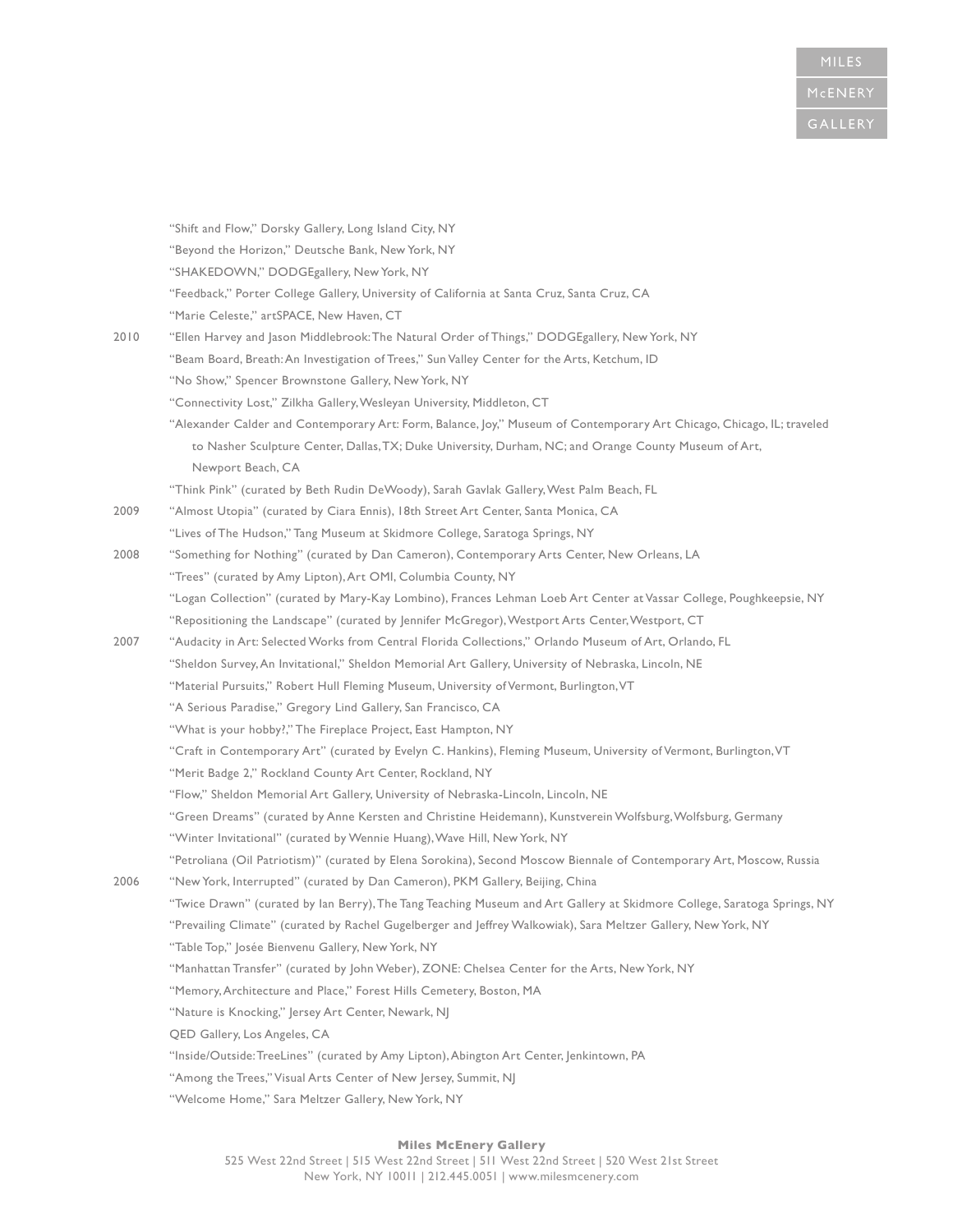|      | "A Pictorial Point," Monya Rowe Gallery, New York, NY                                                                       |
|------|-----------------------------------------------------------------------------------------------------------------------------|
| 2005 | "Apocalypse Soon," QED, Los Angeles, CA                                                                                     |
|      | "The Obligation to Endure: Art and Ecology Since 'Silent Spring,'" New York Academy of Sciences, New York, NY               |
|      | "Five Projects," Wave Hill, Bronx, NY                                                                                       |
|      | "Merit Badge" (organized by Jason Middlebrook), Hudson, NY                                                                  |
|      | "Exhibition of Visual Art 2005" (curated by Dan Cameron), Limerick, Ireland                                                 |
| 2004 | "The Season," Galleria Pack, Milan, Italy                                                                                   |
|      | "Art on Paper 2004" (curated by Ron Platt), Weatherspoon Art Museum, University of North Carolina, Greensboro, NC           |
|      | "Print Publishers Spotlight," Barbara Krakow Gallery, Boston, MA                                                            |
|      | "Crude Oil Paintings" (curated by Elena Sorokina), White Columns, New York, NY                                              |
|      | "Cleanliness" (curated by Adam Frank), Sara Meltzer Gallery, New York, NY                                                   |
|      | "Possessed," Western Bridge, Seattle, WA                                                                                    |
|      | "Painting," Galleri Charlotte Lund, Stockholm, Sweden                                                                       |
|      | "Manhattan Transfer," Weber Fine Art, Chatman, NY                                                                           |
| 2003 | "The Outlaws Series 2003," New York, NY                                                                                     |
|      | "Paradise/Paradox," Castle Gallery, College of New Rochelle, New Rochelle, NY                                               |
|      | "Sidelong Glance" (curated by Omar Lopez Chahoud), Im n IL Gallery, Brooklyn, NY                                            |
|      | "Rendered," Sara Meltzer Gallery, New York, NY                                                                              |
|      | "Nature Boy," Elizabeth Dee Gallery, New York, NY                                                                           |
|      | "Yard: the private landscape that surrounds suburban domestic architecture," Socrates Sculpture Park, Long Island City, NY  |
|      | "CHOCKERFUCKINGBLOCKED," Jeffrey Charles Gallery, London, United Kingdom                                                    |
|      | "On Paper: Masterworks from the Addison Collection," Addison Gallery of American Art, Phillips Academy, Andover, MA         |
|      | "UnNaturally" (curated by Mary Kay Lombino), Contemporary Art Museum, University of South Florida, Tampa, FL; traveled      |
|      | to H & R Block Artspace at Kansas City Art Institute, Kansas City, KS; Fisher Gallery, University of Southern               |
|      | California, Los Angeles, CA; Copia: The American Center for Wine, Foods and the Arts, Napa, CA; and the Lowe Art            |
|      | Museum, University of Miami, Coral Gables, FL                                                                               |
| 2002 | "Hash Brown Potatoes," Smack Mellon Studio, Brooklyn, NY                                                                    |
|      | "Majority Rules: Part One" (curated by Letha Wilson and Tara McDowell), Free Gallery, Glasgow, Scotland                     |
|      | "Building Anxiety," Ten and One Gallery, New York, NY                                                                       |
|      | "What Exit?," Paul Robeson Gallery, Rutgers University, Rutgers, NJ                                                         |
|      | "Sitelines," Addison Gallery of American Art, Phillips Academy, Andover, MA                                                 |
| 2001 | "Baker's Dozen," Julie Baker Fine Art, Grass Valley, CA                                                                     |
|      | "The Altoids Collection," New Museum of Contemporary Art, New York, NY                                                      |
|      | "Peaks," Kagan Martos, New York, NY                                                                                         |
|      | "Wine, Women, and Wheels" (curated by Paul Ha), White Columns, New York, NY                                                 |
| 2000 | "La Ville / Le Jardin / La Mémoire" (curated by Hans Ulrich Obrist), L'Académie de France à Rome, Villa Medici, Rome, Italy |
|      | "Substance," Neo-Images, New York, NY                                                                                       |
|      | "Pastoral Pop!" (curated by Debra Singer), Whitney Museum of American Art at Philip Morris, New York, NY                    |
|      | "Float," Sara Meltzer Gallery, New York, NY                                                                                 |
|      | "Never, Never Land" (curated by Omar Lopez Chahoud), Florida Atlantic University Gallery, Boca Raton, FL, traveled to       |
|      | Tampa Museum of Contemporary Art, Tampa, FL and Rutgers-Camden Center for the Arts, Camden, NJ                              |
|      |                                                                                                                             |

### **Miles McEnery Gallery**  525 West 22nd Street | 515 West 22nd Street | 511 West 22nd Street | 520 West 21st Street New York, NY 10011 | 212.445.0051 | www.milesmcenery.com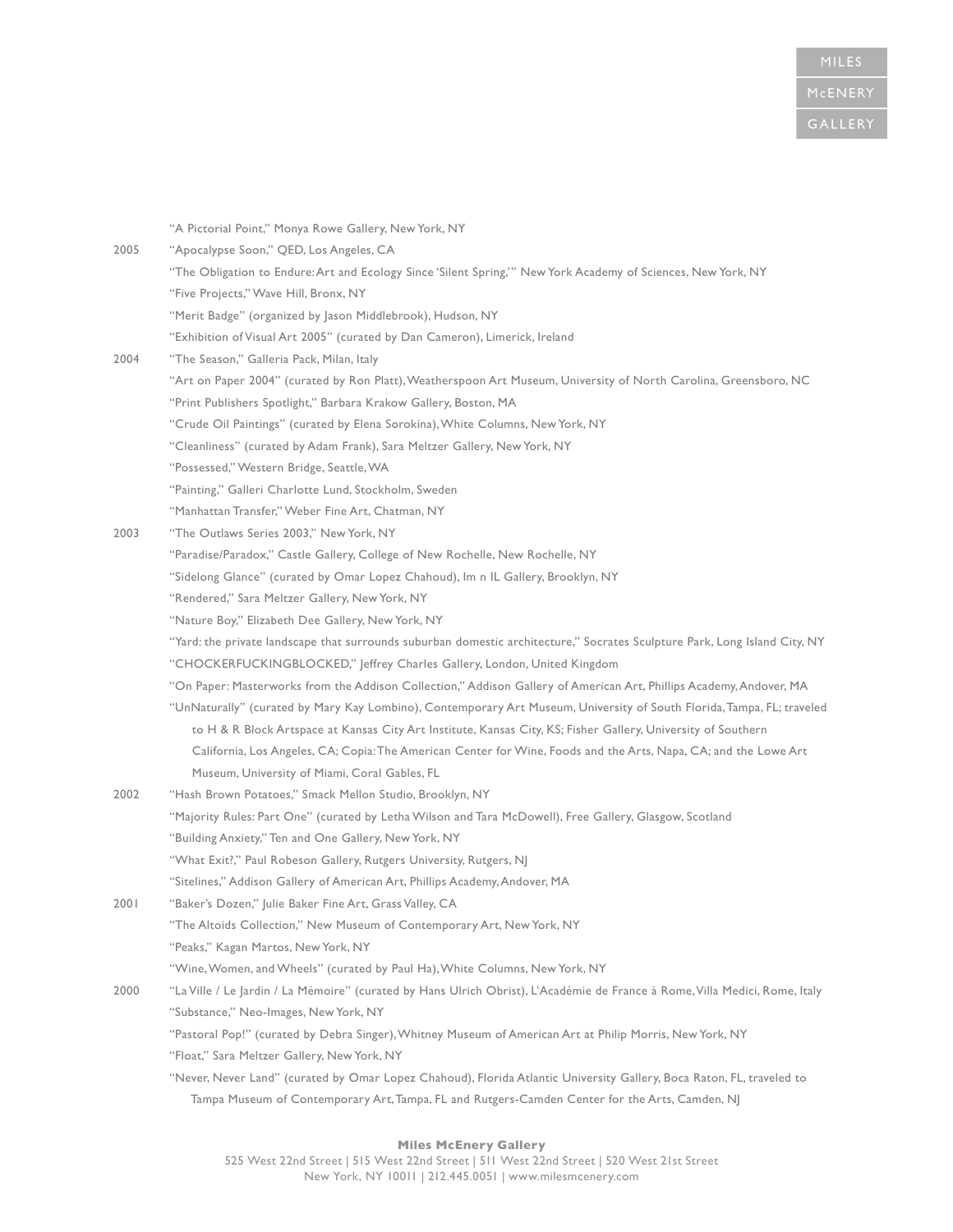|      | "Almost," Living Room Project, Los Angeles, CA                                                                           |
|------|--------------------------------------------------------------------------------------------------------------------------|
|      | "Ramapo College Faculty Exhibition," Berrie Center Gallery, Ramapo College, Mahwah, NJ                                   |
| 1999 | "Odd Gloss," Rosamund Felsen Gallery, Santa Monica, CA                                                                   |
|      | "A Room with a View," Sixth at Prince Fine Art, New York, NY                                                             |
|      | "Life in Space: Phase 1: The Double-Barreled Linear Accelerator Model," CCAC Montgomery Campus, San Francisco, CA        |
|      | "The Road Show," DFN Gallery, New York, NY                                                                               |
|      | "Office" (curated by Regine Basha), Staff Gallery, New York, NY                                                          |
|      | "Gallery Artists," Steffany Martz Gallery, New York, NY                                                                  |
|      | "Friends and Neighbors," Three Day Weekend, Los Angeles, CA                                                              |
| 1998 | "Day in May Project," Christoph Gerozissis and Anton Vidokle, Cold Spring, NY                                            |
|      | "Gender Consumption Assumption of Gender," Stony Brook University Art Gallery, Stony Brook, NY                           |
| 1997 | "Video Series," Knitting Factory, New York, NY                                                                           |
|      | "Chelsea," Steffany Martz Gallery, New York, NY                                                                          |
|      | "Art Exchange Project," Steffany Martz Gallery, New York, NY                                                             |
| 1996 | "The Future Last Forever," Steffany Martz Gallery, New York, NY                                                          |
|      | "Halloween Show," Gallery Index, Stockholm, Sweden                                                                       |
|      | "Art Exchange Project," Arena, New York, NY                                                                              |
|      | "Who Do You Think You Are?," Center for Curatorial Studies Museum at Bard College, Annandale-On-Hudson, NY               |
| 1995 | "Whitney Independent Study Program Studio Show," Whitney Museum Downtown, New York, NY                                   |
|      | "Freaks" (hosted by Javier Tellez), 300 West 43rd Street, New York, NY                                                   |
|      | "The Joy of Painting" (curated by Alix Lambert and Ami Arnault), Here, New York, NY                                      |
|      | "Stockholm Smart Show," Adlercreutz-Björkholmen Gallery, Stockholm, Sweden                                               |
| 1994 | "Tiny Shoes," New Langton Arts, San Francisco, CA                                                                        |
|      | "6x9," Victoria Room, San Francisco, CA                                                                                  |
|      | "Juror Art Exhibition," California State Fair, Sacramento, CA                                                            |
|      | "Site Lines," James Irvine Foundation, San Francisco, CA                                                                 |
|      | "Master of Fine Arts Exhibition," San Francisco Art Institute, San Francisco, CA                                         |
|      | "Southern Exposure," San Francisco, CA                                                                                   |
| 1993 | "Object," Intersection for the Arts, San Francisco, CA                                                                   |
|      | "Drawing First (Third Annual Exhibition)" (curated by Ann Philbin), San Jose Institute Of Contemporary Art, San Jose, CA |
|      | "Lemme See Him Huck," Diego Rivera Gallery, San Francisco Art Institute, San Francisco, CA                               |
|      | "Spring Group Show," Walter McBean Gallery, San Francisco, CA                                                            |
|      | "Inheritance / Art in the Family," San Jose Art League Gallery, San Jose, CA                                             |
|      | "Visions of the American Dream," Union Gallery, San Francisco State University, San Francisco, CA                        |
|      | "Ninth Annual National Juror Exhibition" (curated by Bill Berkson), Berkeley Art Center, Berkeley, C                     |
| 1992 | "Elvis Lives," Art Attack Gallery, San Francisco, CA                                                                     |
|      | "Twelfth Annual Juror Exhibition," Arts Council of San Mateo County, San Francisco, CA                                   |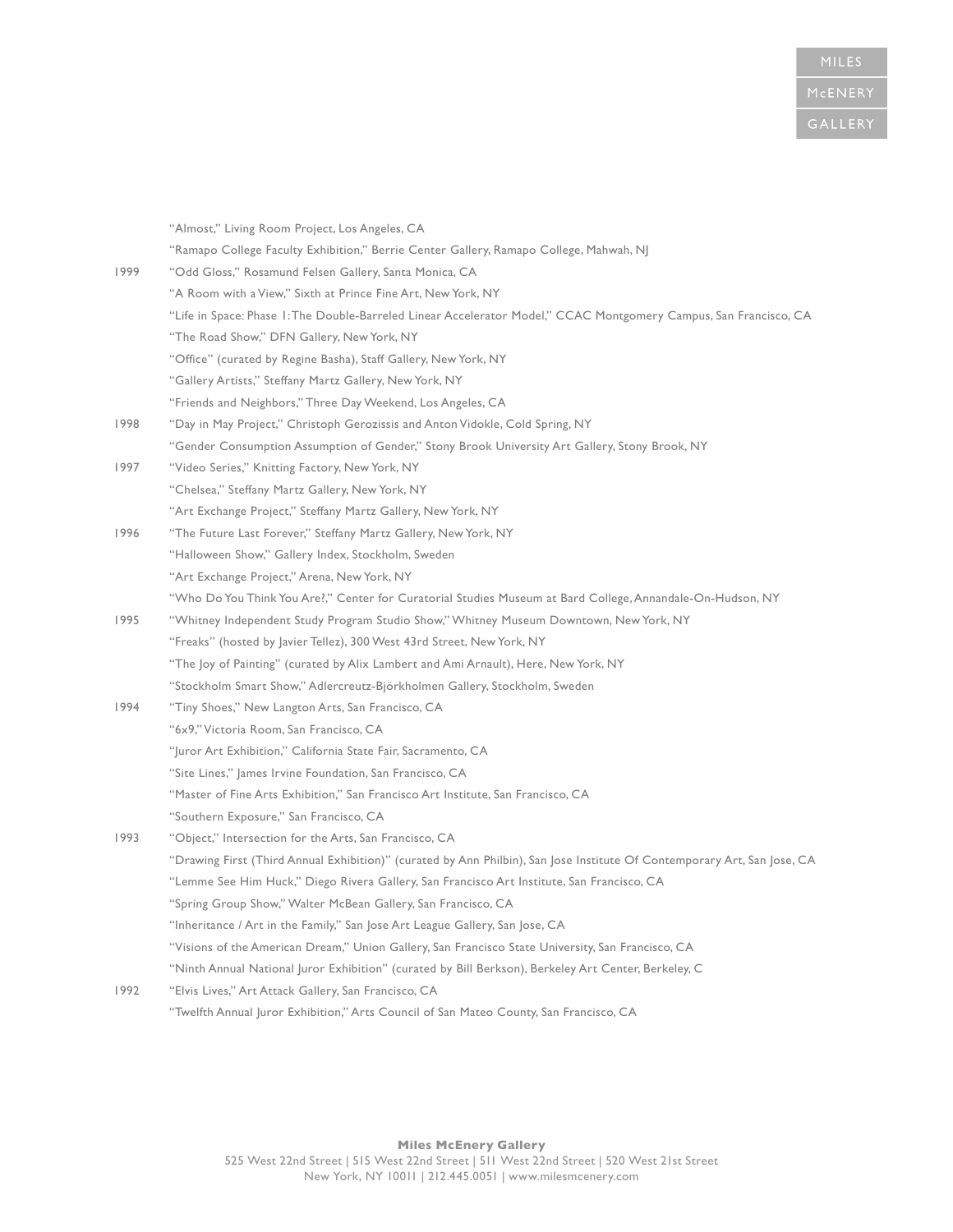### **AWARDS**

- 2013 Pollock-Krasner Foundation Grant, New York, NY
- 2012 The Workshop, San Francisco, CA
- 2010 Joan Mitchell Foundation Grant, New York, NY
- 2009 Iaspis Residency, The Swedish Arts Grants Committee's International Programme for Visual Artists, Stockholm, Sweden

## **SELECT COLLECTIONS**

Addison Gallery of American Art, Andover, MA Albright-Knox Art Gallery, Buffalo, NY Altoids Collection, New York, NY Denver Art Museum, Denver, CO Harn Museum, University of Florida, Gainesville, FL Marte Museum, San Salvador, El Salvador Microsoft Corporate Art Collection, Redmond, WA Museum of Contemporary Art, Chicago, IL Museum of Modern Art, New York, NY NASA Art Program, Washington, D.C. New Museum, New York, NY Pizzuti Collection, Columbus, OH US Embassy, Podgorica, Montenegro Whitney Museum of American Art, New York, NY

## **BIBLIOGRAPHY**

|      | New York: Miles McEnery Gallery.                                                                                          |
|------|---------------------------------------------------------------------------------------------------------------------------|
| 2019 | Lombino, Mary-Kay, "Tracing Trees," in Jason Middlebrook, New York: Miles McEnery Gallery.                                |
| 2017 | Laster, Paul, "Dallas Art Fair vs. SP-Arte: Texas Tackles Brazil," Whitehot Magazine, April.                              |
| 2016 | Caro, "Jason Middlebrook's Striking Geometric Paintings on Wood Planks," Hi-Fructose, April.                              |
| 2015 | Young, Stephanie, "Jason Middlebrook Uses Recycled Wood To Produce Striking Geometric Paintings and Sculpture," Beautiful |
|      | Decay, April.                                                                                                             |
| 2014 | Pizzuti, Ron, Rebecca Ibel, David Pagel, & Greer Pagano, NOW-ISM: Abstraction Today, Columbus: Pizzuti Collection.        |
|      | Painting: A Love Story, Houston: Contemporary Arts Museum Houston.                                                        |
|      | Selz, Gabrielle, "ART REVIEW: The Uncontained Art of Jason Middlebrook," Hamptons Art Hub, September.                     |
|      | Riley, Erin, "Jason Middlebrook's Plank Paintings Arrive Out East," Hamptons Magazine, August.                            |
|      | Tan, Dion, "VIDEO: Jason Middlebrook Melds Nature With Man," Blouin Artinfo, July.                                        |
|      | Donoghue, Katy. "SCAD Define Art 2014: Jason Middlebrook's 'Submerged,'" Whitewall, February.                             |

2022 Heller, Peter, "A Conversation with the Work of Jason Middlebrook," essay in *Jason Middlebrook: Light Lines*,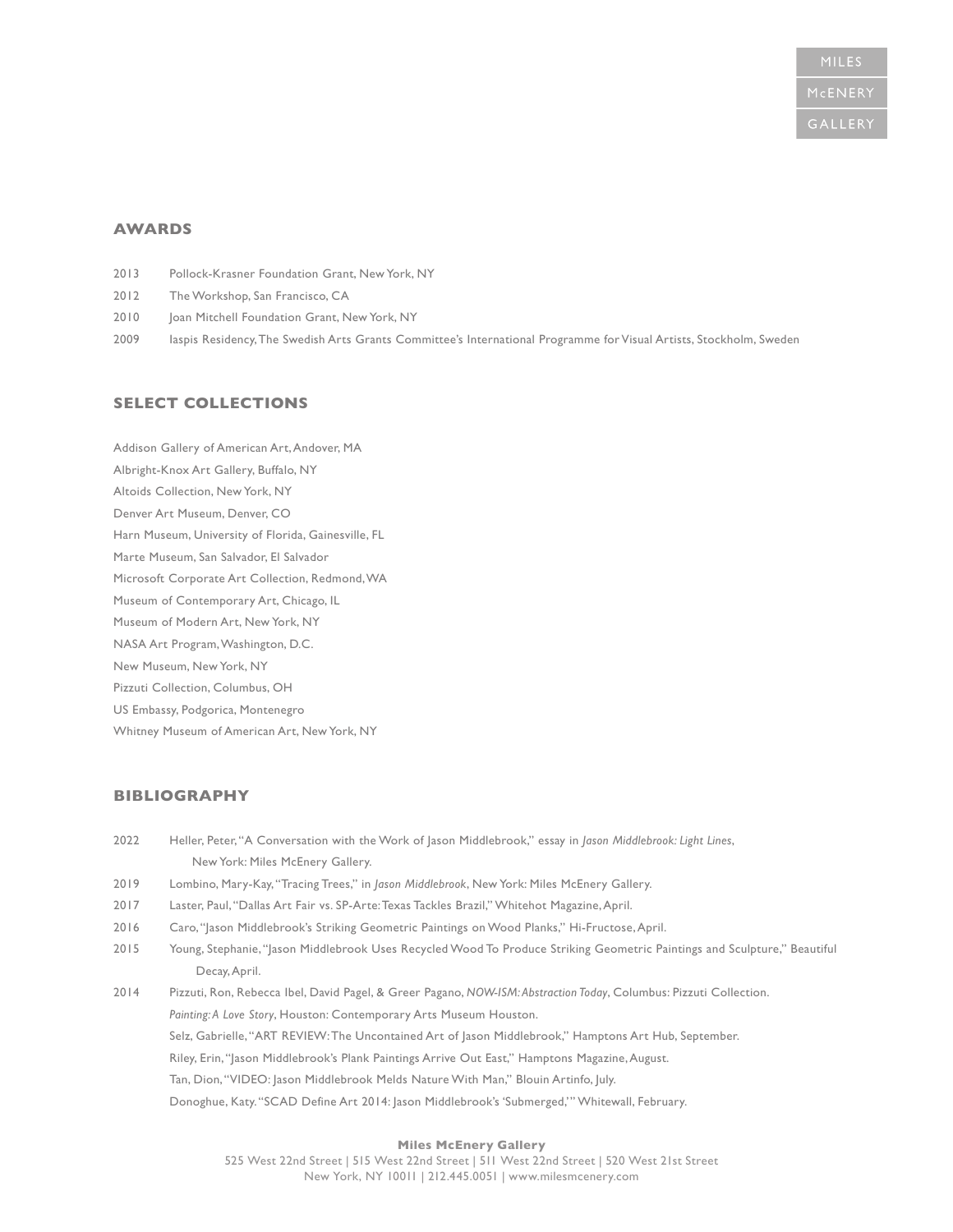Mayes, Tarana, "Jason Middlebrook defies gravity at deFINE ART," SCAD works, February.

| 2013 | Cross, Susan, Carter Foster and Cary Levine, Jason Middlebrook: My Landscape, North Adams, MA: Massachusetts Museum of   |
|------|--------------------------------------------------------------------------------------------------------------------------|
|      | Contemporary Art.                                                                                                        |
|      | Kane, Tim, "On exhibit: 'Jason Middlebrook: My Landscape' at Mass MoCA," Times Union, July.                              |
|      | Fee, Brian, "Abstract Planking: Jason Middlebrook at Lora Reynolds Gallery," New American Paintings, July.               |
|      | Holmes, Jessica, "Jason Middlebrook: My Landscape," The Brooklyn Rail, July.                                             |
|      | Smee, Sebastian, "Beauty, brilliance at Mass MoCA," The Boston Globe, June.                                              |
|      | Wolff, Rachel, "Jason Middlebrook's Captivating Wood Paintings," Architectural Digest, April.                            |
| 2011 | Viveros-Fauné, Christian, "Jason Middlebrook: A Break from Content," ArtReview, December.                                |
|      | "Critic's Pick," Artforum.com, December.                                                                                 |
|      | Indrisek, Scott, "Hit List," Modern Painters, December.                                                                  |
|      | Dailey, Meghan, "Natural Geometry," Art + Auction, November.                                                             |
|      | Miranda, Carolina, "Must-See Arts in the City," WNYC, November.                                                          |
|      | Costella, AnnMarie, "Eyeing Change, from Culture to Architecture," Queens Chronicle, October.                            |
|      | Lakin, Jan, "The New York Subway System's Visual Journey Continues," Interior Design, September.                         |
|      | Keim, Brandon, "Disturbing or Beautiful? Artists Evaluate Man's Impact on Nature," Wired, August.                        |
|      | Griffin, Amy, "Basilica Hudson: a new temple of contemporary art," Times Union, July.                                    |
|      | Haddon, Heather, "Brooklyn station the latest MTA station to get Italian mosaic treatment," AM NY, April.                |
|      | Knight, Christopher, "Art Review: 'Alexander Calder and Contemporary Art: Form, Balance, and Joy' at Orange County       |
|      | Museum of Art," Los Angeles Times, April.                                                                                |
|      | Walsh, Daniella, "Calder in a Contemporary Context," Newport Beach Independent, April.                                   |
|      | Margolies, Jane, "Good Art for Small People," Wall Street Journal, April.                                                |
| 2010 | Warren, Lynne, ed, Alexander Calder and Contemporary Art: Form, Balance, Joy, Chicago: Museum of Contemporary Art.       |
|      | Robinson, Gaile, "Nasher Sculpture Center puts up exhibition with works by Alexander Calder and his artistic heirs," The |
|      | Dallas Morning News, December.                                                                                           |
|      | Simek, Lucia, "With Renzo Piano's Nasher, Alexander Calder's Sculpture Finds a Natural Balance," FrontRow, Dec.          |
|      | Rosa, Yvan, "Synthetic By Nature," Artslant, November.                                                                   |
|      | Vetrocq, Marcia, "Sculpture Under the Influence," Art in America, October.                                               |
|      | Adler, Margo, "RxArt for Hospitals: Just What the Curator Ordered," NPR: All Things Considered, September.               |
|      | Cassidy, Victor, "Calder and his Children," Artslant, July.                                                              |
|      | Viera, Lauren, "Art and Nature, Courtesy of Ox-Bow," Chicago Tribune, July.                                              |
|      | Woulfe, Molly, "Next Generation Artists Celebrate Calder's Balancing Act," Northwest Indiana Times, July.                |
|      | Glass, Barbara, "Best Kept Secrets: Alexander Calder & Contemporary Art," Chicago Now, July.                             |
|      | Jacobs, Jodie, "Calder Moves Through the Air at the Museum of Contemporary Art in Chicago," examiner.com, July.          |
|      | Rosseau, Karen, "Chicago's MCA Hosts Summer-Long Calder Exhibit," Associated Press, June.                                |
|      | Viera, Lauren, "Contemporary Takes on Calder's Ideas," Chicago Tribune, June.                                            |
|      | Piercy, Catherine. "Paint, Photo, Print: Four Artists Reinterpret BCBG Dresses for the Whitney," Vogue.com, June.        |
|      | Wenzel, Erik, "Used Parts," ArtSlant.com, May.                                                                           |
|      | Jones, Damien, "Review: Jason Middlebrook/Monique Meloche Gallery," art.newcity.com, May.                                |
| 2009 | Berry, lan and Tom Lewis, Lives of The Hudson, Saratoga Springs, NY: Tang Museum at Skidmore College.                    |
|      |                                                                                                                          |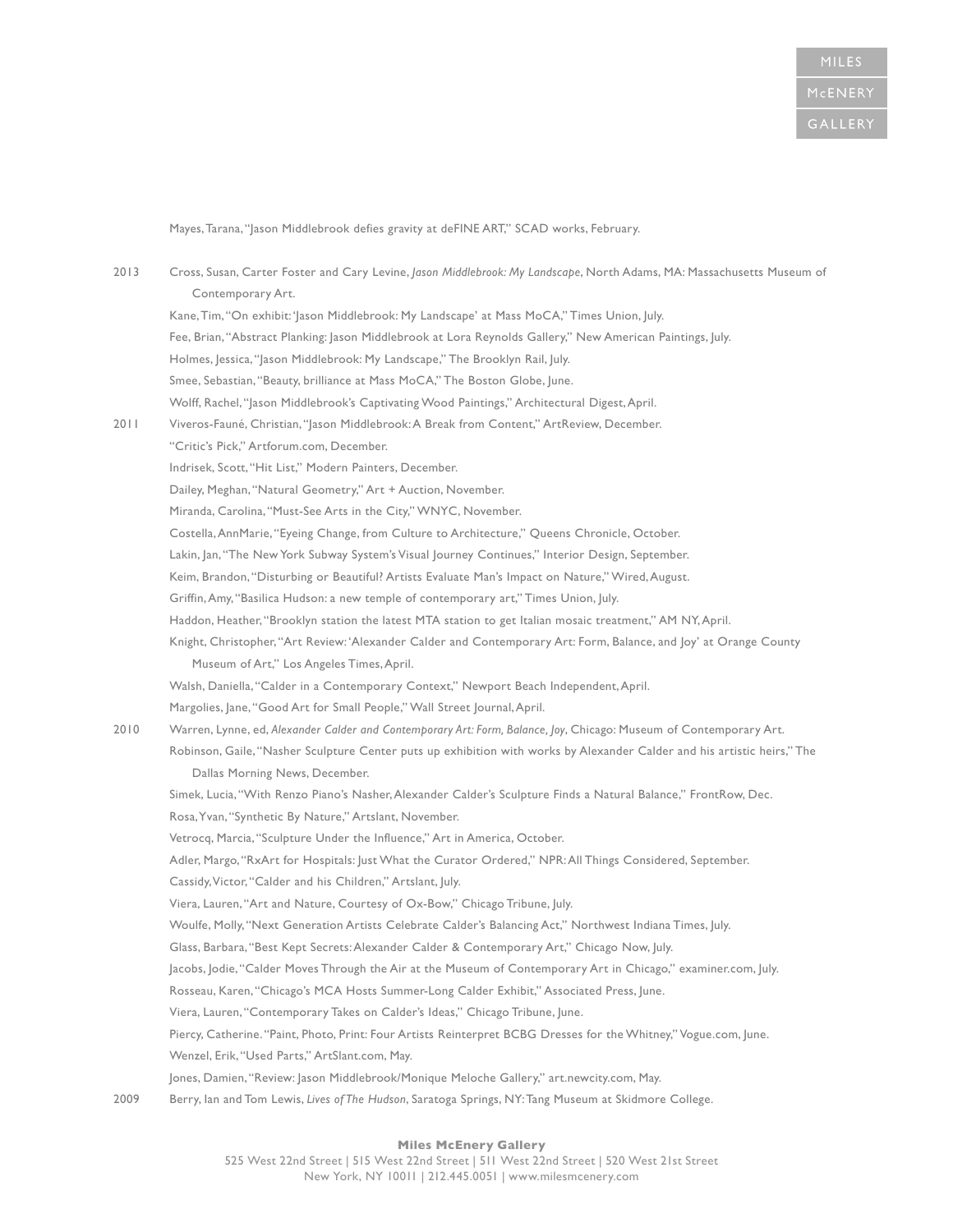|      | Egan, Maura, "Curative Medicine," The New York Times Style Magazine, November.                                                           |
|------|------------------------------------------------------------------------------------------------------------------------------------------|
|      | Wei, Lilly, "Exhibition Reviews: Jason Middlebrook," Art in America, June/July.                                                          |
|      | Ellwood, Mark, "Gaze and graze," Financial Times, May.                                                                                   |
|      | Kane, Tim, "Living with Less turns trash into art at University Art Museum," Timesunion.com, February.                                   |
|      | Richard, Frances, "Jason Middlebrook. Sara Meltzer Gallery," Artforum, January.                                                          |
| 2008 | Vanderbilt, Tom, introduction to "1,000 Words: The Center for Land Use Interpretation" by Matthew Coolidge, Artforum,<br>November.       |
|      | Wehr, Anne, "Jason Middlebrook, 'Vein'," Time Out New York, November.                                                                    |
|      | Kung, Michelle, "Trash to Treasure: Jason Middlebrook's 'Vein'," WSJ: The Magazine from the Wall Street Journal, Oct                     |
|      | "Bend Me, Misshape Me," The New York Times Art Review, May.                                                                              |
|      | de Brujin, Hilde, "Field Work," in Smart Papers Field Work - part I, Amsterdam: SMART Project Space.                                     |
| 2007 | McClister, Neil, One Man's Trash is Another Man's Treasure, Kevin Bruk Gallery, Miami, FL.                                               |
|      | Heidemann, Christine and Anne Kersten, Green Dreams, Wolfsburg, Germany: Kunstverein Wolfsburg.                                          |
|      | Sorokina, Elena, Petroliana (Oil Patriotism): Second Moscow Biennale of Contemporary Art, Moscow, Russia.                                |
|      | Scott, Sue, "Audacity in Art," in Collector's Choice III: Audacity in Art, Selected Works from Central Florida Collections, Orlando, FL: |
|      | Orlando Museum of Art, 33.                                                                                                               |
|      | Hankins, Evelyn C., "Material Pursuits," in Material Pursuits, Burlington, VT: University of Vermont.                                    |
|      | Logan, Kent, Impulse: Works on Paper from The Logan Collection Vail, San Francisco, CA: Oversees Printing Corporation.                   |
|      | "Intervenciones," artmedia: Arte en Mesoamerica. Museo de Arte de el Salvador, San Salvador.                                             |
|      | Cash, Stephanie. "Report from Colorado: The Hills Are Alive." Art in America, February: 60.                                              |
|      | Amir, Dalle, "Jason Middlebrook: Lisa Dent Gallery," Beautiful Decay, Issue S.                                                           |
| 2006 | Chanzit, Gwen F., "Jason Middlebrook, The Beginning of the End, 2004," in RADAR: Selections from the Collection of Vicki and Kent        |
|      | Logan, Denver: Denver Art Museum.                                                                                                        |
|      | Cameron, Dan, New York, Interrupted, Beijing: pkm gallery.                                                                               |
|      | Marrero, Kimberly, Among the Trees, Summit, NJ: Visual Arts Center of New Jersey, 9.                                                     |
|      | Andrews, Max, ed., "APL#1 (Alaskan Pipeline) Jason Middlebrook," in LAND ART, A Cultural Ecology Handbook, London: Royal                 |
|      | Society for the Encouragement of the Arts in partnership with Arts Council England.                                                      |
|      | Spalding, David, "New York, Interrupted," Critic's picks Beijing, Artforum, 21 December.                                                 |
|      | O'Brien, Pat, "Artistic Salvaging," The Press Enterprise, 15 December: AA22.                                                             |
|      | Caires, April, "Recycling Demolition at the ARTSblock," Inland Empire Weekly, 14-20 December: 37.                                        |
|      | Muchnic, Suzanne, "Art of preservation in downtown Riverside," Los Angeles Times, 13 December.                                           |
|      | O'Brien, Pat, "Recycled Building," The Press Enterprise, II December: DI.                                                                |
|      | "Artist Converts Building Wreckage Into Furniture," CBS 2 news website, 6 December.                                                      |
|      | "Inside/Outside: Treelines," Sculpture Magazine, October, vol. 25, no. 8.                                                                |
|      | Riddell, Caitlin, "Jason Middlebrook: His Art Reveals the Excesses of Pollution and Global Warming," Verdant Magazine, Fall:<br>93-97.   |
|      | Newhall, Edith, "This sculpture park is a natural," The Philadelphia Inquirer, 23 June.                                                  |
|      | Bischoff, Dan, "Exhibit Could Inspire Joyce Kilmer," The Star-Ledger, 5-11 May: 48.                                                      |
| 2005 | Zannier, Sabrina, "Jason Middlebrook," in The Season, Milan, Italy: Galleria Pack, 110-118.                                              |
|      | Marziani, Gianluca, Alchemical Primordiality, Milan, Italy: Galleria Pack.                                                               |
|      | Tsai, Eugenie, "5 Projects," Time Out New York, 13-19 October.                                                                           |
|      |                                                                                                                                          |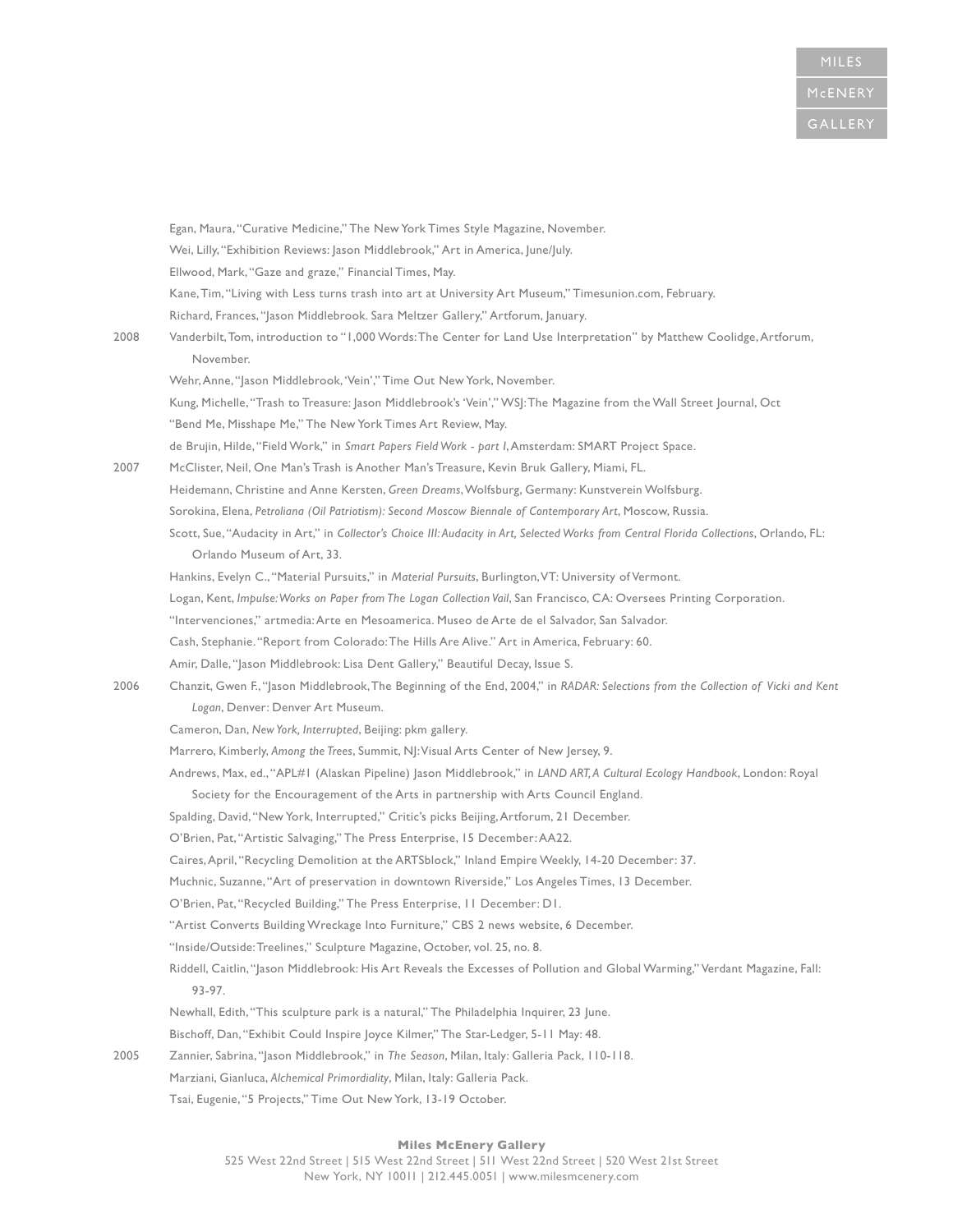|      | Freeman, Tommy, "Jason Middlebrook," artUS, May/June.                                                                           |
|------|---------------------------------------------------------------------------------------------------------------------------------|
|      | McClister, Nell, "Jason Middlebrook," Artforum, May.                                                                            |
|      | Pollack, Barbara, "Jason Middlebrook," Time Out New York, 10-16 March.                                                          |
|      | Pagel, David, "Pointed warnings to the self-satisfied," Los Angeles Times, 14 January.                                          |
| 2004 | Sorokina, Elena, Crude Oil Paintings, New York, NY: White Columns.                                                              |
|      | Logan, Kent and Dean Sobel, A New Modernism for a New Millenium: Abstraction and Surrealism Are Reinvented in the Internet Age, |
|      | Vail, CO: The Logan Collection.                                                                                                 |
|      | Ebony, David, "Edgy Armory Show in the Spotlight," Art in America, May.                                                         |
|      | Saltz, Jerry, "Borough Hall," Village Voice, 3 May.                                                                             |
|      | Mody, Tom, "Paradise/Paradox," Sculpture Magazine, March.                                                                       |
|      | Princenthal, Nancy, "Jason Middlebrook at Sara Meltzer," Art in America, February.                                              |
|      | Pagel, David, "Reality and Irony Collide," Los Angeles Times, 2 January.                                                        |
| 2003 | Lombino, Mary Kay, UnNaturally, Independent Curators International.                                                             |
|      | Fusi, Lorenzo, et. al., Jason Middlebrook: Empire of Dirt, Siena, Italy: Palazzo delle Papesse.                                 |
|      | Peterson, Thane, "The Art Market is Strikingly Robust - and Likely to Stay That Way," BusinessWeek, 29 December.                |
|      | Chasin, Noah, "Jason Middlebrook, 'APL#1,'" Time Out New York, 13-20 November.                                                  |
|      | Powhida, William, "Jason Middlebrook APL#1," The Brooklyn Rail, November.                                                       |
|      | Kirsch, Elisabeth, "Other Nature," Kansas City Star, 23 October.                                                                |
|      | Pratt, Kevin, "Yard," Artforum, September: 229.                                                                                 |
|      | Valdez, Sarah, "PM Picks - Gallery," Paper Magazine, August.                                                                    |
|      | Auricchio, Laura, "Yard," Time Out New York, 31 July - 7 August.                                                                |
|      | Mar, Alex, New York Sun, 24 July.                                                                                               |
|      | Zeitz, Lisa, "Galleries in New York: The Summer Shows in Chelsea," Frankfurter Allgemeine Zeitung, 12 July.                     |
|      | Smith, Roberta, "Impressions of the Yard, Visual and Olfactory," The New York Times, 27 June.                                   |
|      | Pollack, Barbara, "Nature Boy," Time Out New York, 26 June - July 3: 54.                                                        |
|      | Middlebrook, Jason, "Top Ten," Artforum, February.                                                                              |
|      | Bennett, Lennie, "Fooling around with Mother Nature," St. Petersburg Times, 26 January.                                         |
| 2002 | Turner, Elisa, "Believe the hype: Over-the-top Art Basel an affair to remember," The Miami Herald, 15 December.                 |
|      | Kinsman, Chloe, "Jason Middlebrook," Tema Celeste, September/October: 99.                                                       |
|      | Piro, Rebecca, "The Man with a Vision," The Townsman, 15 August.                                                                |
|      | Cotter, Holland, "Hash Brown Potatoes," The New York Times, 12 July.                                                            |
|      | Piras, Annalisa, "Magic London." L'espresso, II July: 98-101.                                                                   |
|      | Temin, Christine, "The Nature of Inspiration," The Boston Globe, 4 July.                                                        |
|      | Temin, Christine, "In Andover, New Project Lines Main Street with Art," The Boston Globe, May.                                  |
| 2001 | Mather, Annalee, "The Geology of Biology," Hot Tickets, 5-11 October.                                                           |
|      | "Giant Genome Art Comes to London," BBC News, I October.                                                                        |
|      | "The Art of Construction," Time Out London, 26 September-3 October.                                                             |
|      | "Go See the Geology of Biology," The Observer Magazine, 2 September.                                                            |
|      | "More Genomes on UK's Longest Work of Art," The Art Newspaper, no. 117, September.                                              |
|      | Bowles, Emily, "Jason Middlebrook at Sara Meltzer and the New Museum," Art in America, May.                                     |
|      | Warren, Meredith, "Group Transforming Town into a Work of Art," Eagle-Tribune (Massachusetts), 7 April.                         |
|      |                                                                                                                                 |